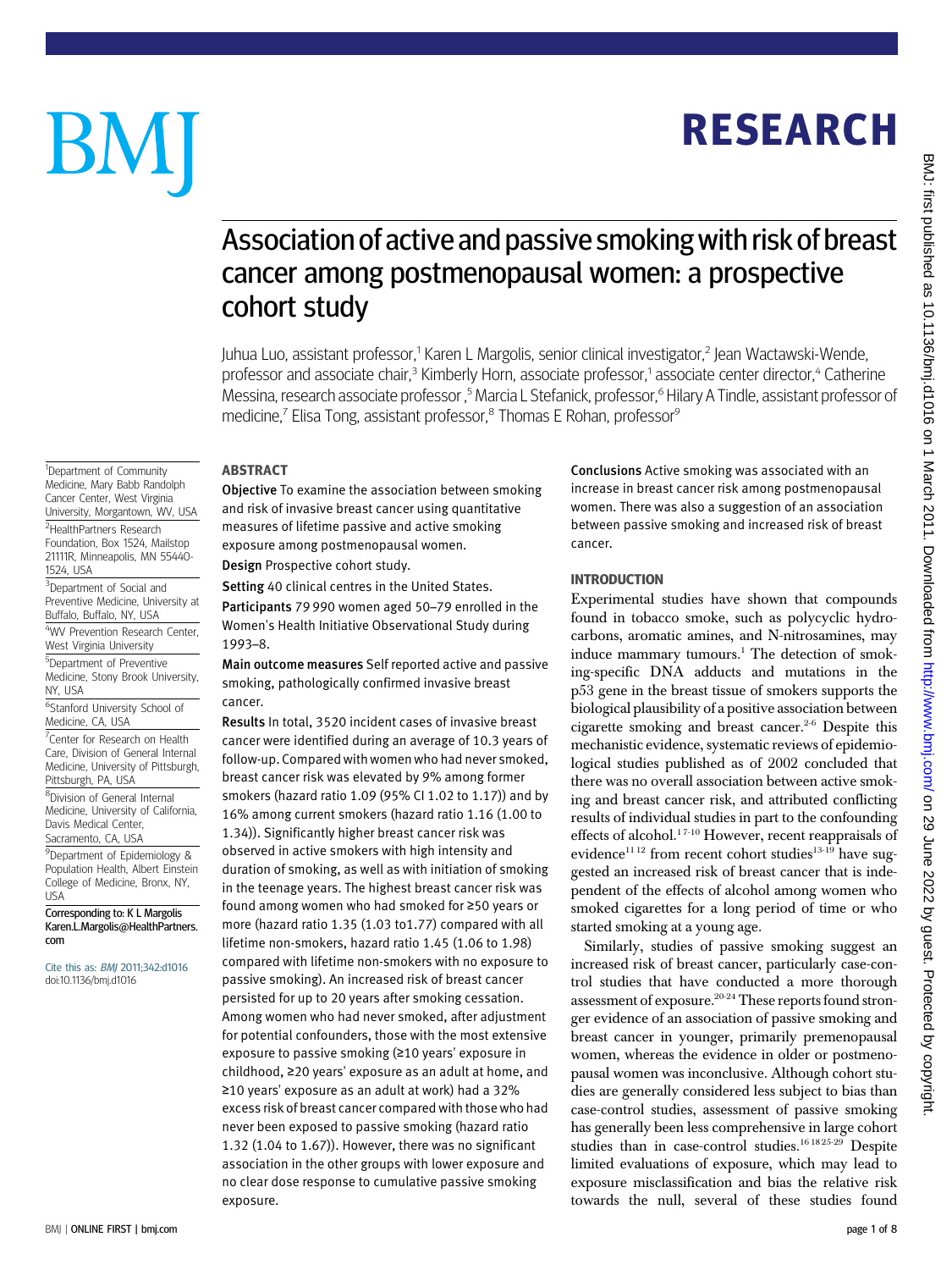associations of passive smoking with breast cancer in subgroups of women who reported being more heavily exposed.27-29 Only one published cohort study includes full information on three major aspects of lifetime exposure to passive smoking (childhood, adult residential, and adult occupational), and this study found increased breast cancer risk in a heavily exposed subgroup.<sup>30</sup> Thus, prospective studies with more detailed assessment of passive smoking are needed to elucidate the association of passive smoking and breast cancer risk, especially in postmenopausal women.

In the Women's Health Initiative Observational Study, detailed information regarding active and passive smoking exposure was collected, including questions on passive exposure to cigarette smoke in childhood and adult exposure both in the home and at work. In the present study, we used data from the Women's Health Initiative that included a large number of breast cancer cases and detailed exposure information to address the relation between active and passive smoking and the risk of breast cancer in postmenopausal women. Further, given that breast cancer is a heterogeneous disease with subtypes that may vary in their aetiologies, we explored whether the effects of active or passive smoking differed by disease subgroups defined by hormone receptor status or histology.

#### **METHODS**

#### Women's Health Initiative

The Women's Health Initiative Observational Study was designed to address major causes of morbidity and mortality in postmenopausal women. $31$  A total of 93 676 women aged 50–79 were recruited at 40 clinical centres throughout the United States from 1993 to 1998.32 33 Women were excluded if they did not plan to reside in the area for at least three years, if they had conditions predictive of survival less than three years, or had complicating conditions such as alcoholism, drug dependency, or dementia. The study was overseen by ethics committees at all 40 clinical centres and at the coordinating centre, as well as by a data and safety monitoring board. All participants in the study gave informed consent and were followed prospectively. Of the original cohort of 93 676, we excluded 12 075 with a history of cancer (except nonmelanoma skin cancer) at baseline, 443 who had no follow-up time, and 1168 with missing values of smoking status. This yielded a sample of 79 990 women for further analysis.

#### Measurement of exposures and confounders

All information on exposures and confounders used in this analysis was collected at baseline. Information on active smoking included smoking status (never, former, or current), and women who were current or former smokers were also asked the age at which they started smoking, the number of cigarettes smoked per day, and the duration of smoking in years. Among former smokers, age at quitting smoking was also collected. Pack years of smoking were calculated by multiplying the total years of smoking by the number of cigarettes smoked a day divided by 20.

Questions on exposure to passive smoking related to each of the following: childhood (<18 years old), adult home, adult work, current home, and current work (yes or no). Women who reported any of these exposures were also asked the number of years of exposure in childhood, as an adult at home, and as an adult at work (predefined categories <1, 1–4, 5–9, 10–18 for childhood exposure; <1, 1–4, 5–9, 10–19, 20–29, 30– 39, ≥40 for adult exposure at home or work).

The potential confounders used in multivariable analyses included age at enrolment  $(55, 55-59, 60-$ 64, 65–69, 70–74, ≥75 years), ethnicity (American Indian or Alaska native, Asian or Pacific Islander, black or African-American, Hispanic or Latino, non-Hispanic white, and other), education (high school or less, some college or technical training, college or some post-college, and master's degree or higher), body mass index (<18.5, 18.5–24.9, 25.0–29.9, 30.0–34.9, 35.0–39.9,  $\geq$ 40), physical activity (metabolic equivalent tasks per week <5, 5–<10, 10–<20, 20–<30, ≥30), alcohol intake (non-drinker, former drinker, <1 drink/ month, 1 drink/month–<1 drink/week, 1–<7 drinks/ week, ≥7 drinks/week), parity (never pregnant, never had term pregnancy, 1, 2, 3, 4,  $\geq$ 5), family history of breast cancer (yes/no), history of hormone therapy use (none, oestrogen alone, oestrogen and progestin, mixed), age at menarche  $(\leq 12, 12-13, 14-15,$ ≥16 years), and age of first live birth (never had term pregnancy,  $\leq 20$ ,  $20-29$ ,  $\geq 30$  years).

#### Follow-up and ascertainment of cases

Initial reports of cancer were ascertained by annual self administered questionnaires, and all reports of breast cancer were confirmed by review of medical records, including pathology reports (if a biopsy or resection was done). The breast cancer cases were then coded by an experienced coder in accordance with the coding guidelines from Surveillance Epidemiology and End Results.34 Primary tumour site and histology were coded in accordance with the ICD-O-2 (international classification of diseases for oncology, second edition). The completion rate of annual questionnaires was 93%–96%.

In this study, we included only invasive breast cancer cases; cases of carcinoma in situ were not included. By 14 August 2009, with an average 10.3 years of follow-up, 3520 incident cases of invasive breast cancer had been identified. Among 41 022 women who had never smoked, 1692 cases were identified, and these cases were used for the passive smoking analysis.

#### Statistical analysis

Analysis of the association of passive smoking with breast cancer risk was limited to the 41 022 women who had never smoked. Before analysing the data, we developed a method to combine data on all passive smoking exposures, including exposure during childhood, adult home exposure, and work exposure. We constructed a new variable using the mutually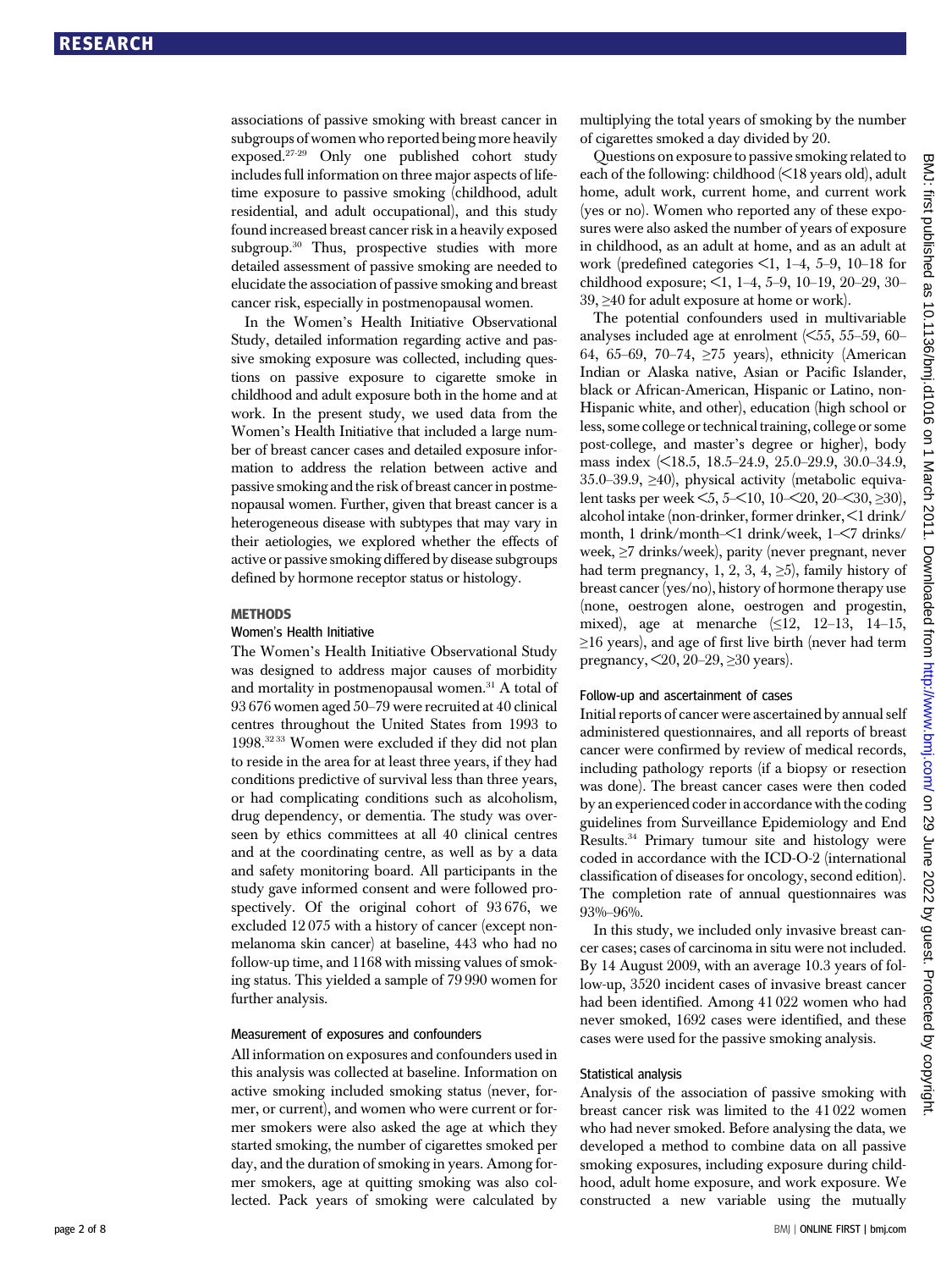Table 1 | Baseline characteristics of 79 990 postmenopausal women by diagnosis of invasive breast cancer (values are numbers (percentages) of women unless stated otherwise)

| Variable                                      | Cases<br>Non-cases |               |          |  |
|-----------------------------------------------|--------------------|---------------|----------|--|
| Total No of women                             | 3520               | 76 470        |          |  |
| Mean (SD) age at baseline (years)             | 63.7(7.1)          | 63.4(7.3)     | 0.006    |  |
| Mean (SD) body mass index ( $\text{kg/m}^2$ ) | 27.4(5.7)          | 27.2(5.8)     | 0.07     |  |
| Mean (SD) physical activity (METs/week)       | 13.7 (13.6)        | 13.8 (14.4)   | 0.8      |  |
| Non-Hispanic white ethnicity                  | 3126 (88.8)        | 63 356 (82.9) | (0.0001) |  |
| Higher educational statust                    | 1674 (47.6)        | 31 827 (41.6) | (0.0001) |  |
| Age at menarche <12 years                     | 439 (12.5)         | 8792 (11.5)   | 0.2      |  |
| Hormone therapy use:                          |                    |               |          |  |
| Oestrogen alone                               | 986 (28.0)         | 23 714 (31.0) |          |  |
| Oestrogen plus progestin                      | 1082 (30.7)        | 17 842 (23.3) | (0.0001) |  |
| Mixed use                                     | 262(7.4)           | 4699 (6.1)    |          |  |
| Nulliparous                                   | 496 (14.1)         | 9484 (12.4)   | (0.0001) |  |
| Age at first live birth ≥30 years             | 337 (9.6)          | 5695 (7.5)    | (0.0001) |  |
| Alcohol intake ≥7 drinks/week                 | 552 (15.7)         | 9418 (12.4)   | (0.0001) |  |
| Family history of breast cancer               | 812 (23.1)         | 13 379 (17.5) | (0.0001) |  |
| Smoking status:                               |                    |               |          |  |
| Never smoked:                                 | 1692 (48.1)        | 39 330 (51.4) |          |  |
| Exposure to passive smoking:                  |                    |               |          |  |
| None                                          | 145(8.6)           | 3609(9.2)     |          |  |
| Childhood only                                | 110(6.5)           | 2241(5.7)     |          |  |
| Adult at home only                            | 88 (5.2)           | 2436 (6.2)    |          |  |
| Adult at work only                            | 199 (11.8)         | 4800 (12.2)   | (0.0001) |  |
| More than one type                            | 1118 (66.1)        | 25 132 (63.9) |          |  |
| Unknown                                       | 32(1.9)            | 1112 (2.8)    |          |  |
| Former smokers                                | 1619 (46.0)        | 32 371 (42.3) |          |  |
| Current smokers                               | 209(5.9)           | 4769 (6.2)    |          |  |
|                                               |                    |               |          |  |

SD=standard deviation. METs=metabolic equivalent tasks.

 $*\chi^2$  test between cases and non-cases. Significant for age, race, education, hormone therapy use, parity, age of first live birth, alcohol intake, and family history of breast cancer (all P values <0.05). †College graduate or above.

> exclusive categories of no exposure, exposure in childhood only, adult exposure at home only, adult exposure at work only, exposure to any two combinations, and exposure to all three. Based on the distribution of responses, we dichotomised childhood exposure as  $\leq$ 10 or  $\geq$ 10 years, adult exposure at home as  $\leq$ 20 or ≥20 years, and adult exposure at work as <10 or ≥10 years. Within the triple exposure category, we created an additional "extensive exposure" group, defined as exposure in childhood ≥10 years, adult home exposure ≥20 years, and adult work exposure  $≥10$  years. Of the 41 022 never smokers, 2956 (7.2%) had "extensive exposure" to passive smoking.

In addition to the above variables defined a priori, we derived some categories after initial analysis in order to estimate the cumulative dose of exposure to passive smoking. We assigned mean values for each exposure category in the original questionnaire response and simply summed up all three types of exposure years. We assessed exposure for  $\geq$ 10 years in childhood plus summed mean years of adult exposure, weighting adult home exposure three times more heavily, based on the estimate of time spent at home compared with at work.<sup>35</sup> We also applied various multipliers to workplace exposure ranging from 0.8 to 1.5 based on the work of Hammond et al.<sup>3536</sup> Finally, we examined additional categories of dual and triple exposure based on our original dichotomous variables, including the "extensive exposure" group defined a priori.

We estimated hazard ratios for active smoking compared with two reference groups. In the primary analysis, the reference group was lifetime non-smokers; in a secondary analysis we used the much smaller reference group of lifetime non-smokers with no history of passive smoking.

Cox proportional hazards regression models were used to estimate hazard ratios and 95% confidence intervals, adjusting for the potential confounders described above in measurement of exposure and confounders. Participants without complete data for all covariates in a given multivariable model were excluded from that analysis. Follow-up time for each woman was accrued from enrolment to the date of diagnosis of invasive breast cancer, death, loss to follow-up (including non-participation in an extension of the study starting in 2005), or the administrative censoring date (14 August 2009), whichever occurred first. Tests for trend were performed by using the ordered category, including the reference, as a continuous variable in the proportional hazard model. The proportionality assumption was satisfied for all exposure variables of interest and potential confounding variables based on graphs of scaled Schoenfeld residuals.37 All statistical analyses were conducted using SAS (Version 9.0, SAS Institute, Cary, NC).

#### RESULTS

Table 1 shows the baseline characteristics of the study subjects by disease status. Women who developed invasive breast cancer were slightly older than women who did not, but their body mass index and physical activity were similar. Compared with women who remained free of breast cancer, those who developed the disease were significantly more likely to be non-Hispanic white, more highly educated, nulliparous, older at first live birth, and to have a history of taking oestrogen plus progesterone hormone therapy, heavier alcohol intake, and a family history of breast cancer (all P values <0.05). Women who developed breast cancer were also less likely to have never smoked that those who did not develop cancer (48.1% v 51.4%). Among lifetime non-smokers, 88.1% were exposed to passive smoking, and most women had multiple types of passive smoking exposure. Childhood exposure only was slightly higher among the non-smokers who developed breast cancer than those who did not, as was multiple types of passive smoking exposure (table 1).

Among women who had never smoked, we did not observe a significant association between breast cancer risk and passive smoking except for the highest level of exposure (childhood exposure ≥10 years, adult home exposure  $\geq 20$  years, and adult work exposure  $\geq$ 10 years) (table 2). We also did not observe a significant dose-response trend for any method of estimating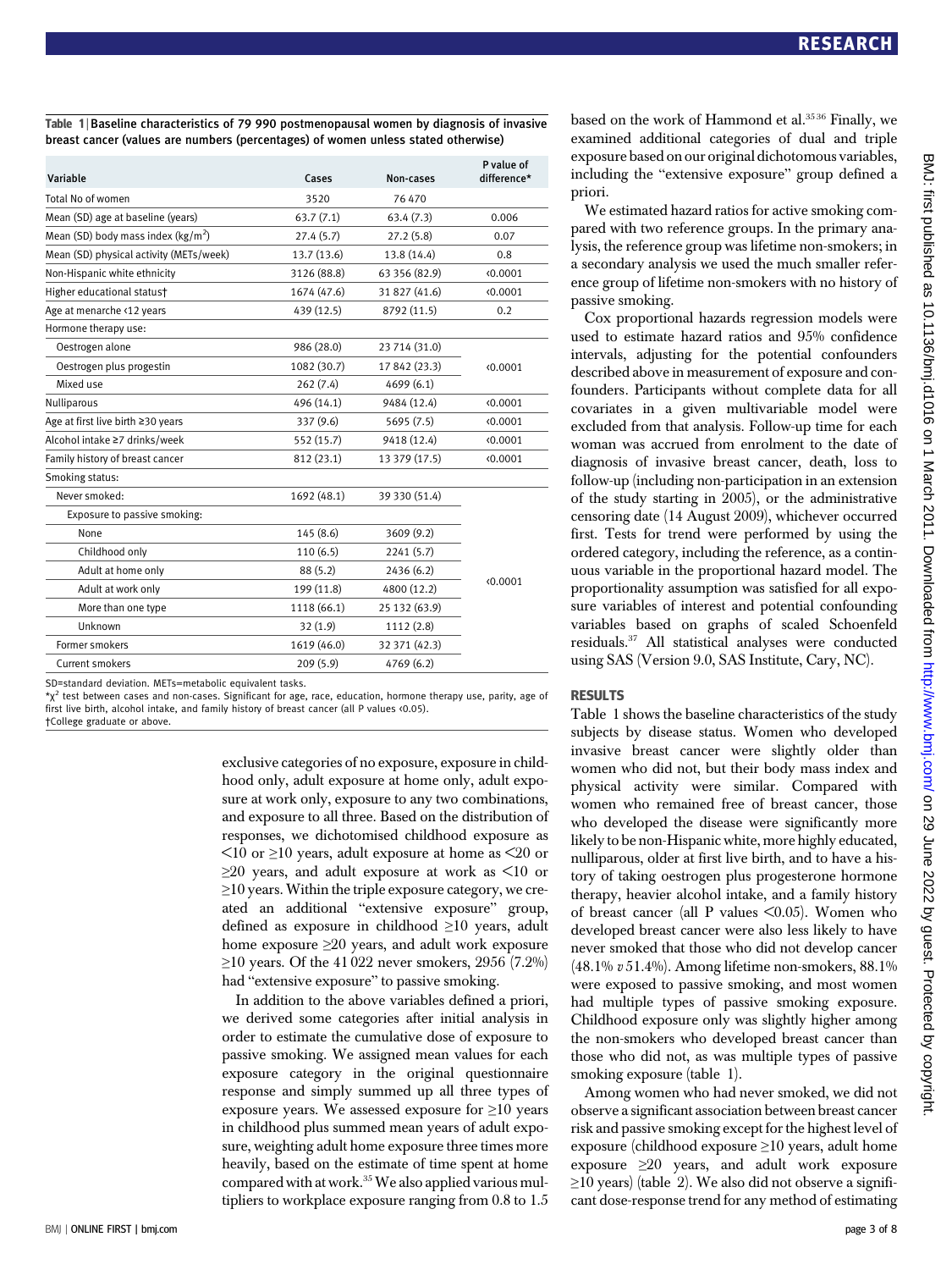|                                                                                     |             | Hazard ratio (95% Cl)         |                               |  |
|-------------------------------------------------------------------------------------|-------------|-------------------------------|-------------------------------|--|
| <b>Exposure to passive smoking</b>                                                  | No of cases | Age adjusted                  | Multivariable adjusted*       |  |
| None                                                                                | 145         | 1.00 (reference)              | 1.00 (reference)              |  |
| Any:                                                                                | 1515        | 1.08 (0.91 to 1.28)           | 1.09 (0.92 to 1.29)           |  |
| Childhood only                                                                      | 110         | 1.22 (0.95 to 1.56)           | 1.19 (0.93 to 1.53)           |  |
| Adult at home only                                                                  | 88          | 0.89 (0.69 to 1.16)           | $0.91(0.70 \text{ to } 1.19)$ |  |
| Adult at work only                                                                  | 199         | 1.02 (0.83 to 1.27)           | 1.01 (0.82 to 1.26)           |  |
| Childhood + adult at home                                                           | 170         | 1.02 (0.81 to 1.27)           | 1.04 (0.83 to 1.30)           |  |
| Childhood + adult at work                                                           | 191         | 1.18 (0.95 to 1.47)           | 1.17 (0.94 to 1.45)           |  |
| Adult at home + at work                                                             | 236         | 1.12 (0.91 to 1.38)           | 1.15 (0.93 to 1.41)           |  |
| Childhood + adult at home + at work                                                 | 521         | 1.09 (0.90 to 1.31)           | 1.11 (0.92 to 1.34)           |  |
| Cumulative exposure categories:                                                     |             |                               |                               |  |
| No childhood + any adult                                                            | 524         | 1.04 (0.86 to 1.24)           | 1.05 (0.87 to 1.26)           |  |
| Childhood <10 years + any adult                                                     | 154         | 1.10 (0.88 to 1.39)           | 1.13 (0.90 to 1.42)           |  |
| Childhood $\geq$ 10 years + adult at home <20 years + adult at work <10 years       | 421         | 1.14 (0.95 to 1.38)           | 1.13 (0.94 to 1.37)           |  |
| Childhood ≥10 years + adult at home <20 years + adult at work ≥10 years             | 151         | $0.99(0.79 \text{ to } 1.24)$ | 0.98 (0.77 to 1.23)           |  |
| Childhood $\geq$ 10 years + adult at home $\geq$ 20 years + adult at work <10 years | 124         | $0.99(0.78 \text{ to } 1.25)$ | 1.05 (0.82 to 1.33)           |  |
| Childhood ≥10 years + adult at home ≥20 years + adult at work ≥10 years†            | 146         | 1.27(1.01 to 1.60)            | 1.32 (1.04 to 1.67)           |  |
| P value for trend§                                                                  |             | 0.16                          | 0.10                          |  |

Table 2 <sup>|</sup> Cases of incident invasive breast cancer and related hazard ratios associated with exposure to passive smoking among 41 022 postmenopausal women who had never smoked

\*Variables used in multivariable models included age at enrolment, ethnicity, education, body mass index, physical activity, alcohol intake, parity, family history of breast cancer, hormone therapy use, age at menarche, and age of first live birth. †The "extensive exposure" variable defined a priori.

§Including the reference group (no exposure) and the 6 rows of cumulative exposure categories.

cumulative exposure, with all the estimates being qualitatively similar to the categorical results shown in table 2. In the women who had never smoked with the most extensive exposure to passive smoking, we observed a 32% (95% confidence interval 4% to 67%) excess risk of breast cancer (table 2).

We assessed the risk of breast cancer associated with different measures of active smoking by including or excluding passive smokers in the reference category who had never smoked (table 3). In the primary analysis, with all lifetime non-smokers as the reference group, breast cancer risk was elevated by 9% (2% to 17%) among former smokers and by 16% (0% to 34%, P=0.05) among current smokers. Compared with never smoking, the risk of breast cancer was positively associated with smoking intensity, smoking duration, and pack years of cigarette smoking, and inversely associated with age at smoking initiation. Compared with never smokers who had at least one full term pregnancy, women who began smoking before their first full term pregnancy had a 21% (11% to 33%) elevated risk of breast cancer. All trend tests were statistically significant. The highest breast cancer risk was found among women who had smoked for  $\geq$ 50 years (hazard ratio 1.35 (1.03 to 1.77)). Among former smokers, the years since quitting smoking was significantly inversely associated with breast cancer risk. An increased risk of breast cancer persisted for up to 20 years after smoking cessation.

Since extensive exposure to passive smoking was associated with increased breast cancer risk, which could result in underestimating the risks of active smoking, we conducted a secondary analysis using lifetime non-smokers with no history of any exposure to

passive smoke as the reference group. In general, the point estimates of active smoking risks in this secondary analysis were higher than those based on inclusion of passive smokers in the reference group but were less precise because of the much smaller size of the reference group. The hazard ratio for breast cancer among current smokers was significantly elevated (P<0.05) regardless of the reference group used, as was the risk among women who started smoking before their first term pregnancy, smoked for  $\geq 50$  years, or had  $\geq 50$ pack years of smoking (table 3).

Finally, we assessed the association between smoking exposure and the risk of breast cancer for different types of breast cancer (table 4). There was no significant association of extensive passive smoking with any breast cancer type, but statistical power was limited by the small sample sizes. There was a non-significant trend towards a stronger association of current smoking with lobular cancer than with ductal cancer (P for interaction=0.13). Although there was a significant association of former and current smoking with tumours that were hormone receptor positive (for both oestrogen and progesterone, the dominant subtype), statistical power was probably too limited to assess whether this was true with other hormone receptor subtypes (P for interaction  $>0.2$ ) (table 4). When we examined the associations of the different variables of active smoking (including age of smoking initiation, intensity, duration, and pack years of smoking) on the risk of breast cancer for these subgroups, we found similar patterns to that of breast cancer overall for dominant subtypes (ductal cancer and hormone receptor positive) and no clear pattern for other subtypes (data not shown).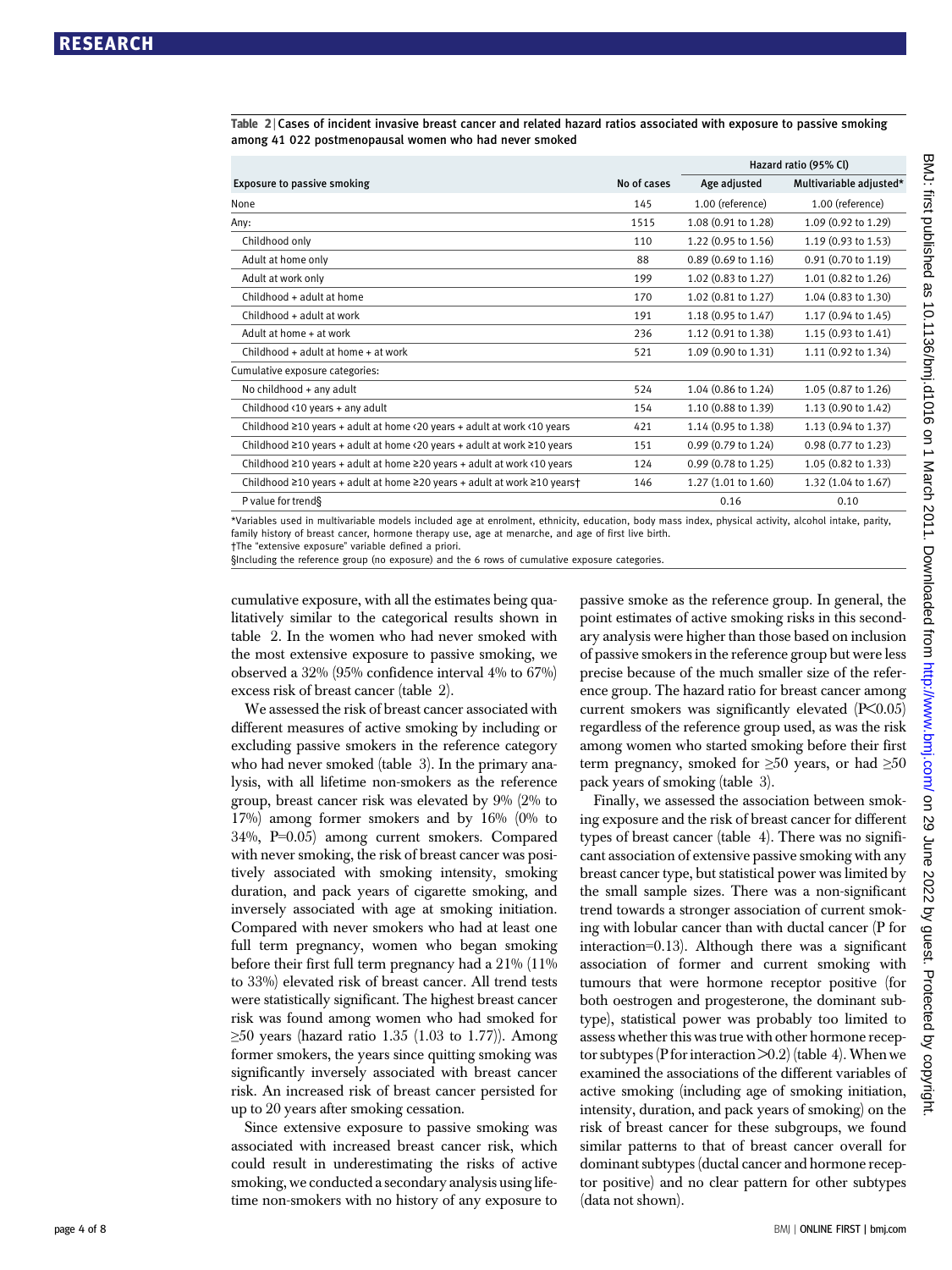Table 3 <sup>|</sup> Cases of incident invasive breast cancer and related hazard ratios associated with smoking status among 79 990 postmenopausal women

|                                                   | No of | Hazard ratio (95% Cl)         |                               |  |  |  |
|---------------------------------------------------|-------|-------------------------------|-------------------------------|--|--|--|
| <b>Smoking status</b>                             | cases | Multivariable adjusted*       | Multivariable adjusted†       |  |  |  |
| Never smoked:                                     | 1692  | 1.00 (reference)              |                               |  |  |  |
| With no exposure to passive smoking               | 145   |                               | 1.00 (reference)              |  |  |  |
| With exposure to passive smoking                  | 1515  |                               | 1.08 (0.91 to 1.28)           |  |  |  |
| Former smokers                                    | 1619  | 1.09 (1.02 to 1.17)           | 1.16 (0.98 to 1.38)           |  |  |  |
| Current smokers                                   | 209   | 1.16 (1.00 to 1.34)           | 1.24 (1.00 to 1.54)           |  |  |  |
| Age at starting smoking (years):                  |       |                               |                               |  |  |  |
| $\langle 15$                                      | 112   | 1.12 (0.92 to 1.36)           | 1.19 (0.93 to 1.53)           |  |  |  |
| $15 - 19$                                         | 940   | 1.13 (1.04 to 1.23)           | 1.21 (1.01 to 1.44)           |  |  |  |
| $20 - 24$                                         | 581   | 1.09 (0.99 to 1.20)           | 1.16 (0.97 to 1.40)           |  |  |  |
| $25 - 29$                                         | 110   | 1.02 (0.84 to 1.24)           | 1.09 (0.85 to 1.40)           |  |  |  |
| $\geq 30$                                         | 80    | $0.94(0.75 \text{ to } 1.18)$ | 1.00 (0.76 to 1.32)           |  |  |  |
| P value for trend                                 |       | 0.002                         | 0.04                          |  |  |  |
| Smoking started before first term<br>pregnancy‡:  |       |                               |                               |  |  |  |
| Yes                                               | 833   | 1.21 (1.11 to 1.33)           | 1.28 (1.06 to 1.55)           |  |  |  |
| No                                                | 116   | 1.12 (0.92 to 1.36)           | 1.17 (0.90 to 1.52)           |  |  |  |
| Uncertain                                         | 618   | 1.07 (0.97 to 1.18)           | 1.13 (0.93 to 1.37)           |  |  |  |
| Average No of cigarettes smoked/day:              |       |                               |                               |  |  |  |
| $\langle 5$                                       | 383   | 1.05 (0.94 to 1.17)           | 1.12 (0.92 to 1.35)           |  |  |  |
| $5 - 14$                                          | 560   | 1.11 (1.01 to 1.23)           | 1.19 (0.99 to 1.43)           |  |  |  |
| $15 - 24$                                         | 503   | 1.14 (1.03 to 1.27)           | 1.22 (1.01 to 1.47)           |  |  |  |
| $\geq$ 25                                         | 301   | 1.08 (0.95 to 1.22)           | 1.15 (0.94 to 1.41)           |  |  |  |
| P value for trend                                 |       | 0.01                          | 0.16                          |  |  |  |
| Total No of smoking years:                        |       |                               |                               |  |  |  |
| ‹5                                                | 220   | $0.97(0.84 \text{ to } 1.11)$ | 1.03 (0.86 to 1.28)           |  |  |  |
| $5 - 9$                                           | 182   | 1.05 (0.90 to 1.22)           | $1.12(0.90 \text{ to } 1.40)$ |  |  |  |
| $10 - 19$                                         | 401   | 1.09 (0.98 to 1.22)           | 1.17 (0.96 to 1.42)           |  |  |  |
| $20 - 29$                                         | 387   | 1.09 (0.97 to 1.22)           | 1.16 (0.96 to 1.41)           |  |  |  |
| $30 - 39$                                         | 341   | 1.21 (1.07 to 1.36)           | 1.29 (1.06 to 1.58)           |  |  |  |
| $40 - 49$                                         | 178   | 1.14 (0.98 to 1.34)           | 1.22 (0.98 to 1.53)           |  |  |  |
| ≥50                                               | 56    | 1.35 (1.03 to 1.77)           | 1.45 (1.06 to 1.98)           |  |  |  |
| P value for trend                                 |       | 0.0002                        | 0.002                         |  |  |  |
| No of smoking pack years:                         |       |                               |                               |  |  |  |
| $\langle 10$                                      | 702   | 1.04 (0.95 to 1.14)           | $1.11(0.93 \text{ to } 1.33)$ |  |  |  |
| $10 - 20$                                         | 359   | 1.21 (1.08 to 1.36)           | 1.29 (1.06 to 1.58)           |  |  |  |
| $20 - 30$                                         | 225   | 1.13 (0.98 to 1.30)           | 1.21 (0.98 to 1.50)           |  |  |  |
| 30–≺40                                            | 168   | 1.01 (0.86 to 1.19)           | 1.08 (0.86 to 1.36)           |  |  |  |
| $40 - 50$                                         | 69    | 1.16 (0.91 to 1.47)           | 1.24 (0.92 to 1.65)           |  |  |  |
| $\geq 50$                                         | 218   | 1.18 (1.02 to 1.37)           | 1.26 (1.02 to 1.57)           |  |  |  |
| P value for trend                                 |       | 0.005                         | 0.08                          |  |  |  |
| Years since quitting smoking<br>(former smokers): |       |                               |                               |  |  |  |
| $\langle 10$                                      | 295   | 1.15 (1.01 to 1.31)           | 1.19 (0.96 to 1.47)           |  |  |  |
| $10 - 20$                                         | 416   | 1.14 (1.02 to 1.27)           | 1.17 (0.96 to 1.43)           |  |  |  |
| $20 - 30$                                         | 391   | 1.08 (0.96 to 1.21)           | 1.11 (0.91 to 1.36)           |  |  |  |
| 230                                               | 414   | 1.06 (0.95 to 1.18)           | 1.08 (0.89 to 1.32)           |  |  |  |
| P value for trend                                 |       | 0.005                         | 0.08                          |  |  |  |

\* Reference category was lifetime non-smokers.

†Reference category was lifetime non-smokers with no history of exposure to passive smoking.

‡Among 69 533 women who had at least one full term pregnancy, 1429 cases were among never smokers and 125 cases in no exposure group.

#### **DISCUSSION**

In this large prospective study in postmenopausal women, we observed an elevated risk of breast cancer in former smokers (9%) and current smokers (16%), particularly with smoking of high intensity, of long duration, and which started at an early age. Among former smokers, the time since quitting smoking was significantly inversely associated with breast cancer risk, and it took up to 20 years for a former smoker's risk to return to baseline. Finally, we observed a 32% excess risk of breast cancer associated with the most extensive exposure to passive smoking among women who had never been active smokers.

#### Comparison with other studies

Until recently, most scientists agreed that there was not enough consistent evidence to determine whether active smoking plays a causal role in breast cancer.<sup>17-10</sup> However, a Canadian panel of experts reviewed the extensive new research in this area and concluded that the relations between active smoking and breast cancer, both premenopausal and postmenopausal, are consistent with causality, based on the weight of evidence from epidemiological and toxicological studies and on an understanding of biological mechanisms.12 Our findings on active smoking are consistent with the most recent studies reporting a risk elevation of around 20%–50% in association with high intensity smoking of long duration and with early age at smoking initiation or smoking initiation before their first pregnancy among postmenopausal women. $^{13\text{-}19\,38\text{-}40}$ 

Our results also indicate that the elevated risk of breast cancer that smokers experience declined over time after smoking cessation, and it took up to 20 years for a former smoker's risk to return to baseline. Few studies have evaluated this relation in postmenopausal women, and their results were inconsistent. Some studies of predominantly postmenopausal women observed no relation between years since quitting smoking and breast cancer risk,<sup>151618</sup> whereas other studies found results similar to ours.20 38

Our study is one of few prospective studies to observe a significantly increased risk of breast cancer associated with passive smoking among postmenopausal women. It seems unlikely that this could be explained by bias or confounding for several reasons. Firstly, our study is a prospective study, which circumvents problems of recall and selection bias common to case-control studies. In addition, the results remained similar when we excluded the first two years of followup (relative risk 1.38 (1.07 to 1.78) for the most extensive passive exposure). Secondly, we were able to adjust for all commonly known or suspected confounders for breast cancer. Thirdly, our study collected data on three major aspects of lifetime exposure (childhood, adult residential, and occupational), which enabled us to examine a reference group that had been unexposed to either active or passive smoking. Although our extensive variable of passive smoking exposure was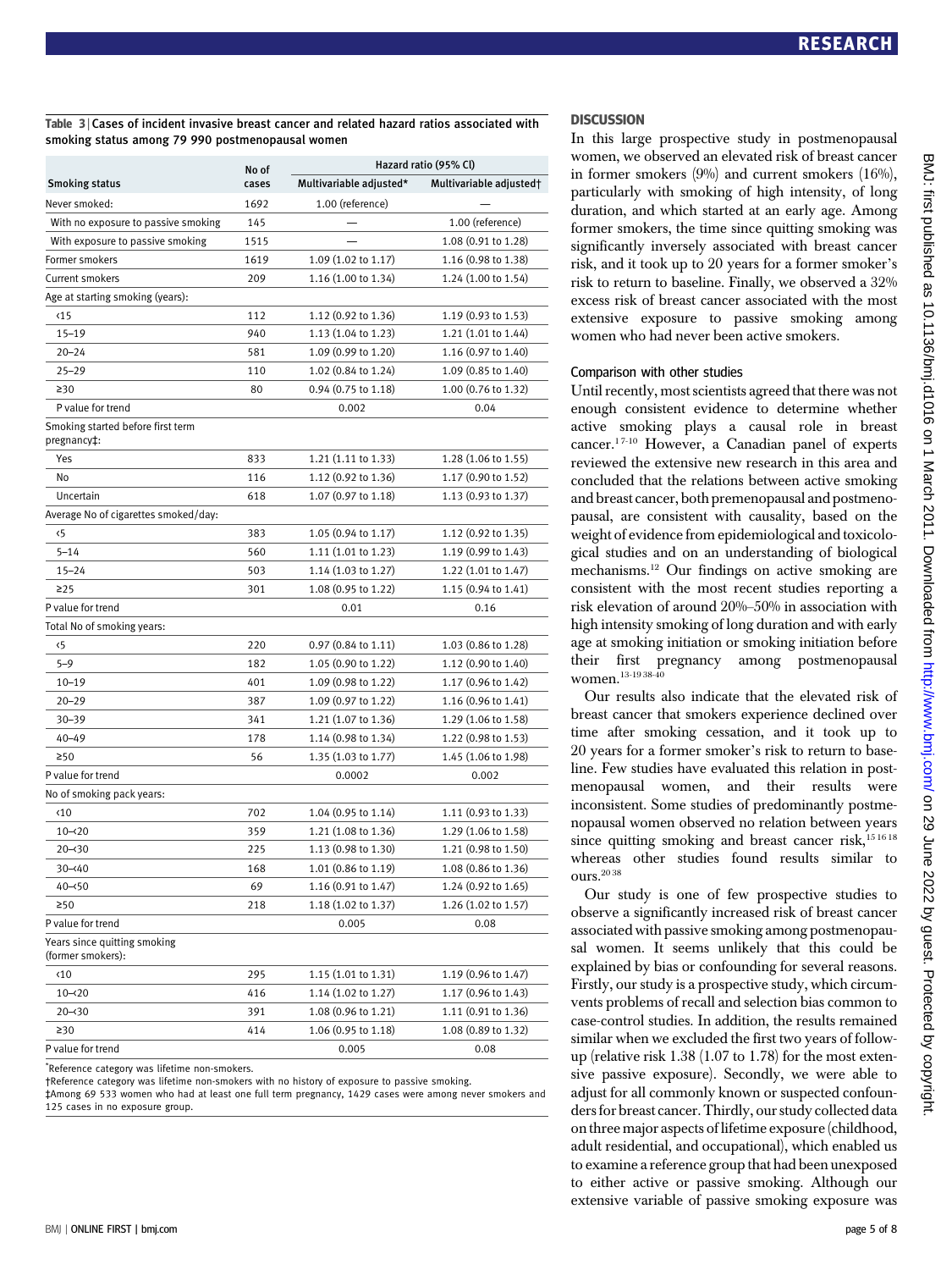Table 4 <sup>|</sup> Cases of incident invasive breast cancer and related hazard ratios among 79 990 postmenopausal women by cancer subtypes and exposure to tobacco smoke

|                   | Passive smoking exposure*         |                |                             |                            |                             |                               |                             | <b>Active smoking status</b> |                |                             |                |                                    |  |
|-------------------|-----------------------------------|----------------|-----------------------------|----------------------------|-----------------------------|-------------------------------|-----------------------------|------------------------------|----------------|-----------------------------|----------------|------------------------------------|--|
|                   |                                   | Any exposure   |                             | Non-extensive<br>exposure‡ |                             | <b>Extensive</b><br>exposure‡ |                             |                              | Former         |                             | Current        |                                    |  |
|                   | Never†<br>No of<br>cases          | No of<br>cases | Hazard<br>ratio<br>(95% CI) | No of<br>cases             | Hazard<br>ratio<br>(95% CI) | No of<br>cases                | Hazard<br>ratio<br>(95% CI) | Never†<br>No of<br>cases     | No of<br>cases | Hazard<br>ratio<br>(95% CI) | No of<br>cases | <b>Hazard</b><br>ratio (95%<br>CI) |  |
|                   | Cases defined by histology        |                |                             |                            |                             |                               |                             |                              |                |                             |                |                                    |  |
| Ductal<br>cancer  | 98                                | 969            | 1.02 (0.83<br>to 1.26)      | 878                        | 0.99(0.80)<br>to $1.23$     | 91                            | 1.20 (0.90<br>to $1.61$     | 1088                         | 1013           | 1.07 (0.98)<br>to 1.18)     | 91             | 1.16 (0.97<br>to 1.40)             |  |
| Lobular<br>cancer | 14                                | 157            | 1.22 (0.70<br>to $2.11$ )   | 147                        | 1.25 (0.72<br>to $2.17$ )   | 10                            | 0.97(0.43)<br>to $2.22$ )   | 175                          | 164            | 1.08 (0.86<br>to 1.35)      | 27             | 1.64 (1.09<br>to 2.49)             |  |
|                   | Cases defined by hormone receptor |                |                             |                            |                             |                               |                             |                              |                |                             |                |                                    |  |
| $OR + PR +$       | 93                                | 941            | 1.04 (0.84)<br>to 1.29)     | 851                        | 1.01 (0.82<br>to 1.26)      | 90                            | 1.23 (0.91<br>to $1.65$ )   | 1052                         | 1049           | 1.12 (1.03<br>to $1.22$ )   | 139            | 1.28 (1.07<br>to 1.53)             |  |
| OR+ PR-           | 18                                | 184            | 1.14 (0.70<br>to 1.86)      | 165                        | 1.09 (0.67<br>to 1.78)      | 19                            | 1.53 (0.79<br>to 2.94)      | 207                          | 213            | 1.18 (0.97<br>to 1.44)      | 13             | 0.98(0.63)<br>to $1.53$ )          |  |
| OR-PR-            | 20                                | 160            | 1.10 (0.69<br>to 1.75)      | 193                        | 1.08 (0.68)<br>to 1.72)     | 21                            | 1.39 (0.74<br>to 2.58)      | 237                          | 194            | 1.00 (0.82<br>to $1.22$     | 21             | 0.98(0.65)<br>to 1.49)             |  |

OR+ = oestrogen receptor positive. OR– = oestrogen receptor negative. PR+ = progesterone receptor positive. PR– = progesterone receptor negative. \*Analyses performed only among lifetime non-smokers.

†Reference categories for hazard ratios. For active smoking, all non-smokers formed the reference category regardless of passive smoking exposure.

‡Extensive exposure defined as exposure in childhood for ≥10 years, in adult home for ≥20 years, and in adult work for ≥10 years.

defined a priori, there was no clear dose response to cumulative exposure, raising the possibility that the result was due to chance.

Previous epidemiological studies examining the association between passive smoking and breast cancer provided little evidence for a relation in postmenopausal women.16 18 25-29 41 42 However, all but one of these cohort studies had important limitations in terms of exposure assessment. Given the high prevalence of passive smoking exposure in the population (more than 80% of women in Western populations have been exposed to regular residential or occupational passive smoking exposure), $20$  inadequate assessment of exposure to passive smoking could have resulted in underestimating the passive smoking exposure status of most of those categorised as unexposed, thus contaminating the reference group and leading to an underestimate of risk. Johnson conducted a literature review and found that studies with more complete ascertainment of lifetime exposure, and which excluded women with passive smoking exposure from the reference group, consistently show higher breast cancer risks in association with passive smoking.<sup>20-2443</sup> Recently, one cohort study that included a comprehensive measure of lifetime exposure to passive smoking<sup>30</sup> also observed an increased risk in the most highly exposed subgroup of postmenopausal women whose passive smoking began after 20 years of age (hazard ratio 1.25 (1.01 to 1.56)).

#### Possible biological mechanisms

The association of both active and passive smoking with increased risk of breast cancer is biologically plausible, especially when exposure occurs during certain critical periods. Animal models have shown that mammary tissue may be particularly susceptible to carcinogenic exposures during the years from start of puberty

to first full term pregnancy.<sup>1</sup> Breast epithelial cells do not become fully differentiated until after the first full term pregnancy. Thus, the period between the onset of puberty and first full term pregnancy may be a time of higher risk of cancer initiation.<sup>44</sup> Our findings of an elevated risk of breast cancer associated with early age of starting smoking  $\langle$  <15 years old) and starting smoking before first full term pregnancy support the hypothesis that smoking during the early teenage years increases the risk of breast cancer.<sup>44</sup> Alternatively, these results may simply be correlated with a long duration of smoking, which was also associated with increased risk in our cohort.

In addition, human biomarker studies have strongly suggested that breast tissue is a target for the carcinogenic effects of tobacco smoke.2 Studies have found that DNA adducts (DNA covalently bonded to a carcinogenic chemical) with derivatives of tobacco smoke are more common in the breast tissue of smokers than that of non-smokers. $64546$  The wide variation between people in DNA adduct formation and repair is likely related to a combination of factors, including the properties of individual carcinogens and host genetic poly morphisms.47 In 1996 Ambrosone et al reported that postmenopausal women who smoked and had the slow acetylator genotype for N-acetyltransferase 2 had a significantly elevated risk of breast cancer.<sup>48</sup> A recent meta-analysis of 13 studies of this association reached the same conclusion.<sup>49</sup>

Breast cancer is a heterogeneous disease with subtypes that may vary in their aetiologies. Our data suggest that current smoking was more strongly associated with lobular cancer than with ductal cancer and with tumours that were hormone receptor positive (for both oestrogen and progesterone) than the other three combinations of receptor status. One study examining smoking in relation to the risk of different histological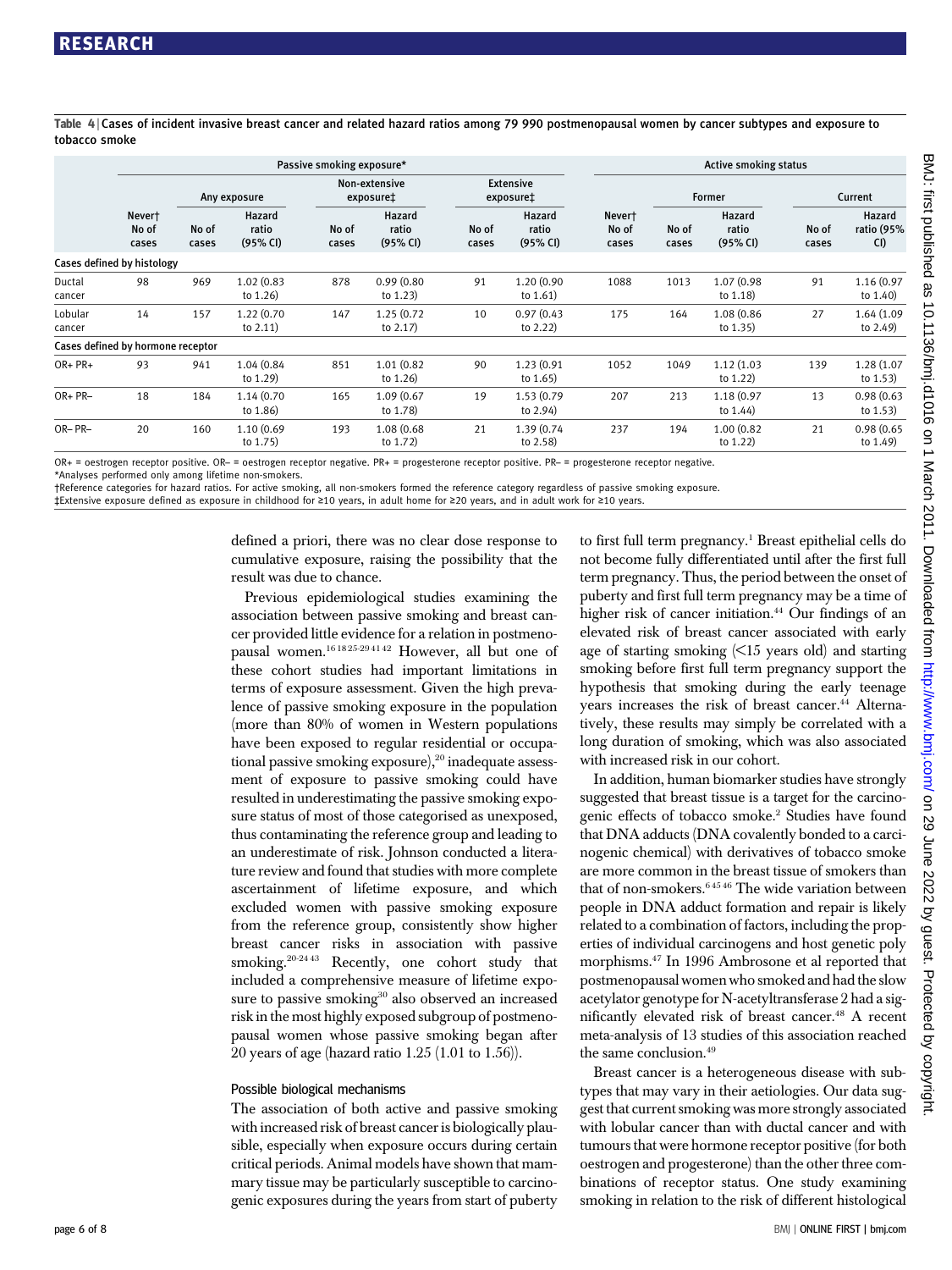#### WHAT IS ALREADY KNOWN ON THIS TOPIC

Recent cohort studies have shown an increased risk of breast cancer among women who started smoking at a young age or who smoked for many years

An increased risk of breast cancer in women exposed to passive smoking has also been suggested but remains controversial

#### WHAT THIS STUDY ADDS

This cohort of postmenopausal women showed an increased risk of breast cancer among smokers, particularly those with high intensity and long duration of smoking

The study also found an increased risk of breast cancer among non-smokers with extensive exposure to passive smoking. However, the lack of significant association in other nonsmokers with lower exposure and no clear dose response to cumulative exposure mean the association between passive smoking and breast cancer should be considered suggestive only

> subtypes of breast cancer among postmenopausal women reported that recent smoking had a borderline association with risk of ductal cancer (odds ratio 1.2 (95% confidence interval 1.0 to 1.4)) but not with other histological types.50 Our findings suggesting a particular association with lobular cancer should be considered preliminary. A few studies examining smoking in relation to subtypes of breast cancer by hormone receptor status have yielded mixed results.51-54 Some have reported an association with hormone receptor positive cancer,<sup>5354</sup> but others have reported the opposite<sup>51,52</sup> or no association.<sup>55</sup> Finally, Kabat et al studied active smoking and ductal carcinoma in situ (487 cases among 63 393 women enrolled in the Women's Health Initiative) and did not find an association.56 More large studies are needed to clarify these relations.

#### Strengths and limitations of the study

Our study's strengths include the prospective design, the large size and broad geographical distribution of the cohort, the large number of cancer cases, pathological confirmation of cases by trained adjudicators and cancer coders, detailed information on potential confounders, and, particularly, detailed information on passive smoking, including quantitative measures of exposure in childhood and adult exposure in residential and workplace settings.

However, our study also has limitations. One is that we used only baseline values for women's smoking status and all covariates and did not account for changes in exposure during follow-up, which may have caused some exposure misclassification and biased our results towards the null. However, given that our study population consisted of postmenopausal women and that few were current smokers, the effect of changes in smoking status during follow-up is likely to have been minimal. Based on yearly reassessment of smoking status in the Women's Health Initiative, about 60% of smokers continued to smoke for six years of follow-up and 99% of non-smokers remained abstinent.

Secondly, there was possible recall bias with regard to passive smoking exposure in childhood. In addition, data were not collected for the intensity or frequency of passive smoke exposure. The crude measures and potential misclassification of exposure may make our estimate more conservative. The lack of intensity or frequency data also may have hampered our ability to detect a dose-response relation.

#### Conclusions and policy implications

Our study supports the hypothesis that active smoking is associated with an increased risk of breast cancer among postmenopausal women. In addition, our data suggest that extensive exposure to passive smoking may increase breast cancer risk. However, since risk of breast cancer was restricted to the most extensive passive smoking category with no clear dose response, the association with passive smoking should be considered suggestive only and needs confirmation from other studies. Our findings highlight the need for interventions to prevent initiation of smoking, especially at an early age, and to encourage smoking cessation at all ages. Future studies examining how genetic polymorphisms and other risk factors modify the effect of tobacco exposure on breast cancer risk are likely to further our understanding of this important issue.

**Funding:** The Women's Health Initiative is funded by the National Heart, Lung, and Blood Institute, National Institutes of Health, US Department of Health and Human Services (contracts N01WH22110, 24152, 32100-2, 32105-6, 32108-9, 32111-13, 32115, 32118-32119, 32122, 42107-26, 42129-32, and 44221). The funding source had no role in the collection, analysis, or interpretation of the data, in the preparation of the manuscript, or its submission for publication.

Contributors: JL, KLM, and JWW participated in the study design. JL completed the data analysis. All authors participated in data collection, data interpretation, and drafting the manuscript. KLM is guarantor for the study.

Competing interests: All authors have completed the Unified Competing Interest form at www.icmje.org/coi\_disclosure.pdf (available on request from the corresponding author) and declare: support from the National Heart, Lung, and Blood Institute for the submitted work as described above; no financial relationships with any organisations that might have an interest in the submitted work in the previous three years; no other relationships or activities that could appear to have influenced the submitted work.

**Ethical approval:** This study was approved by the ethics committees at the Women's Health Initiative Coordinating Center, Fred Hutchinson Cancer Research Center, and at all 40 clinical centres. Data sharing: No additional data available.

- 1 International Agency for Research on Cancer. IARC monographs on the evaluation of carcinogenic risk of chemicals to humans. IARC, 2004.
- 2 Conway K, Edmiston SN, Cui L, Drouin SS, Pang J, He M, et al. Prevalence and spectrum of p53 mutations associated with smoking in breast cancer. Cancer Res 2002;62:1987-95.
- 3 Li D, Zhang W, Sahin AA, Hittelman WN. DNA adducts in normal tissue adjacent to breast cancer: a review. Cancer Detect Prev 1999;23:454-62.
- 4 Rundle A, Tang D, Hibshoosh H, Estabrook A, Schnabel F, Cao W, et al. The relationship between genetic damage from polycyclic aromatic hydrocarbons in breast tissue and breast cancer. Carcinogenesis 2000;21:1281-9.
- 5 Li D, Wang M, Dhingra K, Hittelman WN. Aromatic DNA adducts in adjacent tissues of breast cancer patients: clues to breast cancer etiology. Cancer Res 1996;56:287-93.
- 6 Firozi PF, Bondy ML, Sahin AA, Chang P, Lukmanji F, Singletary ES, et al. Aromatic DNA adducts and polymorphisms of CYP1A1, NAT2, and GSTM1 in breast cancer. Carcinogenesis 2002;23:301-6.
- Hamajima N, Hirose K, Tajima K, Rohan T, Calle EE, Heath CW Jr, et al. Alcohol, tobacco and breast cancer—collaborative reanalysis of individual data from 53 epidemiological studies, including 58,515